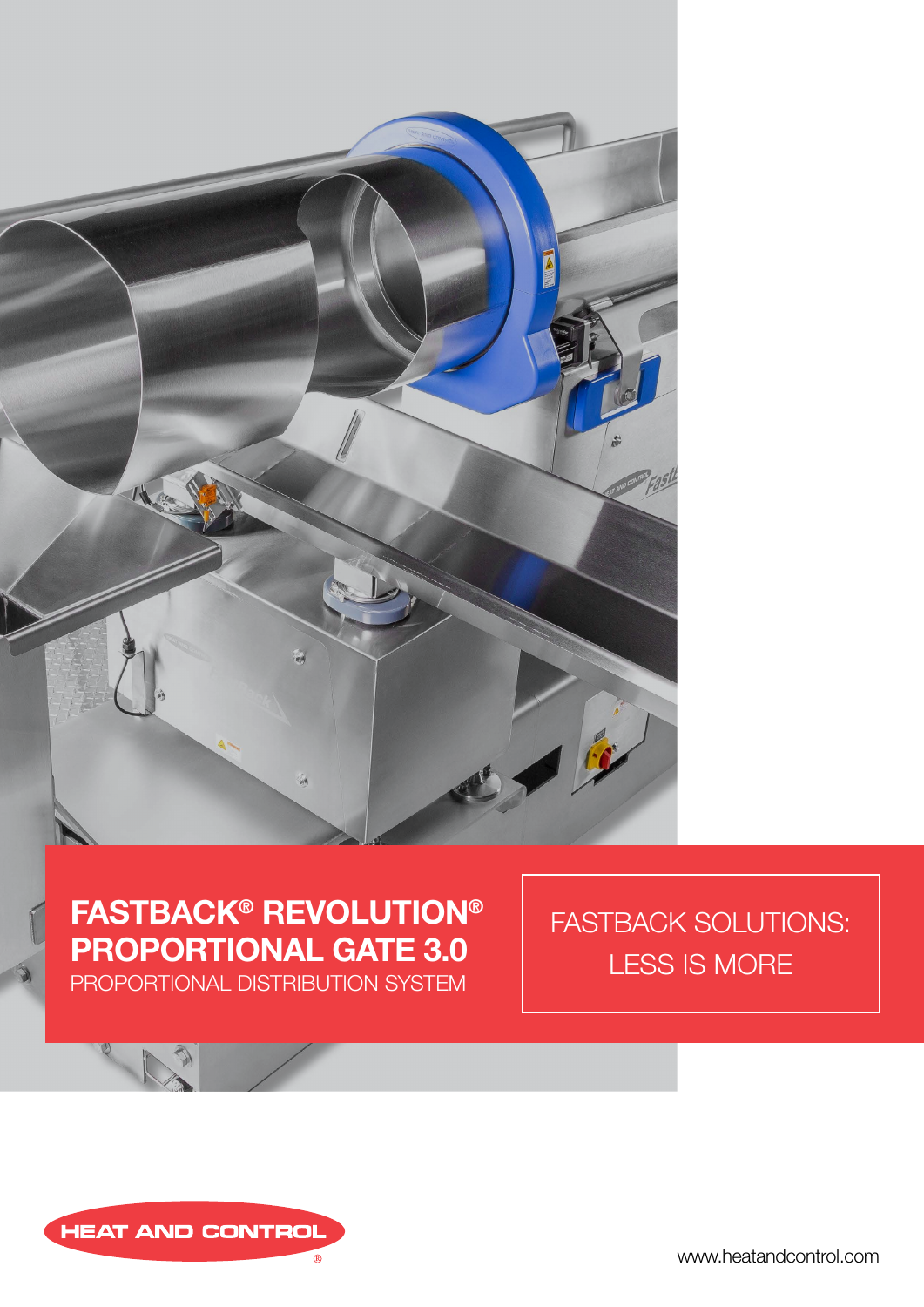



### DESIGNED WITH THE OPERATOR IN MIND

A key to efficiency is eliminating the unnecessary. Regardless whether a production stoppage is caused by malfunctioning equipment, maintenance, or something else, when equipment is down, so is the bottom line.

The latest design Revolution Proportional Gate 3.0 introduces various improvements while maintaining the advantages that made it the premier gate in the industry and removing

possible causes of downtime by eliminating 84% of the components. It is a simple gate, straight-forward to use, easy to maintain and to service, and useful for most applications.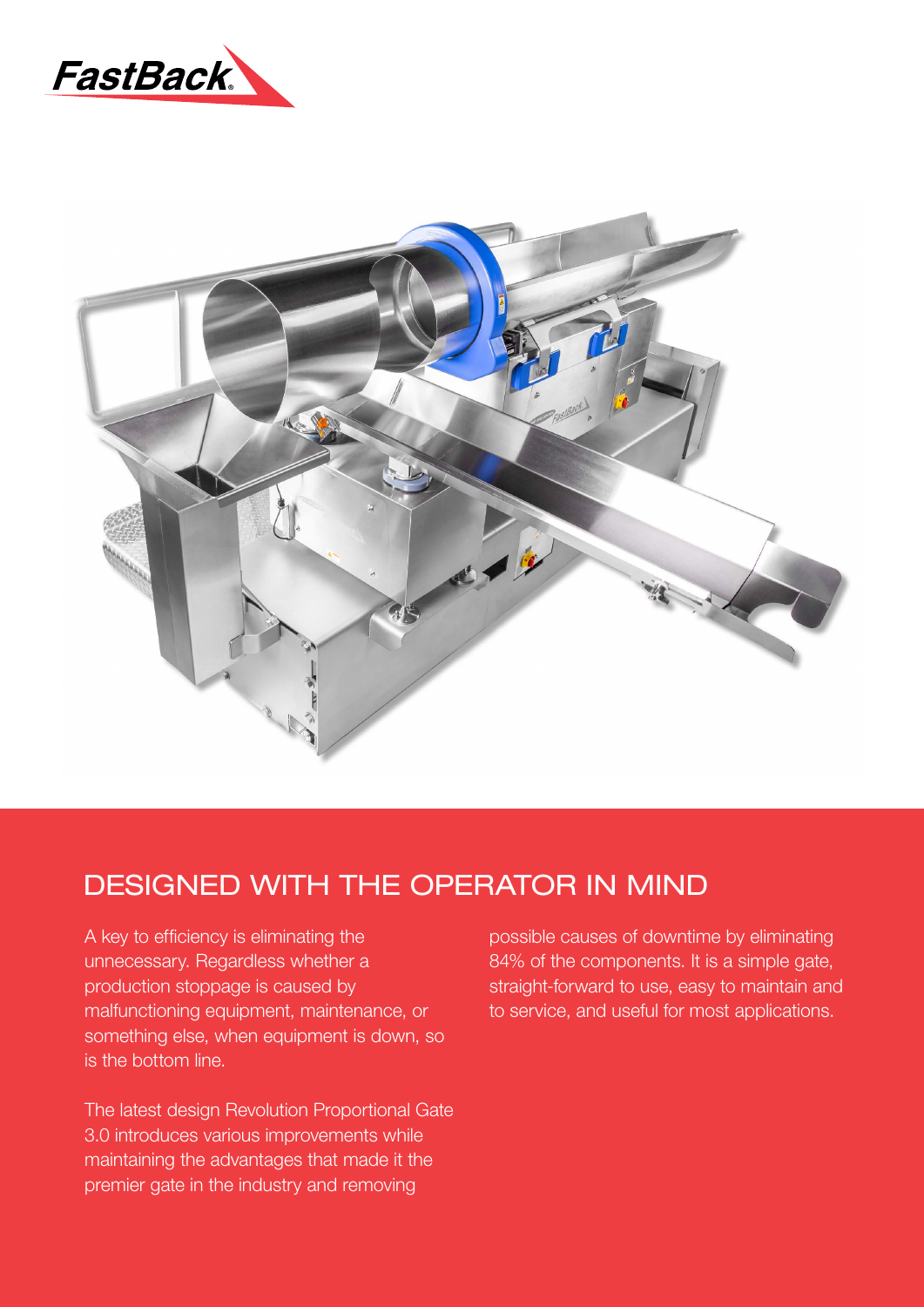## REDESIGNED WITH 84% LESS COMPONENTS

The design benefits minimizes operator and maintenance touch-points by:

#### Eliminating Gate Positioning Cable Sensors

The new drive uses a servo motor and automatic homing to accurately position the gate and to eliminate concerns over cable breakage.

#### Eliminating Maintenance-Heavy Items

Servo motor technology replaces cable transducer, cable sensors, and rollers, as well as plastic gears teeth (replaced with a fully-machined stainless steel gear).

#### Eliminating The Crumb Barrier

The removable crumb barrier has been replaced by sealed-for-life bearings, providing a simplified "wipe-and-go" sanitation experience.

#### Eliminating Removable Cleaning Covers

The new cover's inner area is impervious to crumbs and debris and only requires access for maintenance.





### PERFORMANCE | SAFETY | INTEGRITY

#### **STREAMLINED**

Simplified controls for open-close applications or for proportional feeding.

#### **CLEAN**

Fully closable gate so product cannot leak or crosscontaminate, resulting in less waste due to crosscontamination.

#### **GENTLE**

Gate does not break product when it opens and closes, which reduces typical product breakage by 4+%, depending on the application.

#### SAFE

The innovative design diverts product without creating a single pinch point, earning it the reputation as the safest gate available.

#### **STABLE**

An 84% reduction in parts drastically reduces potential points of failure.

#### **CONSISTENT**

Proportional, granular feeding keeps product uniform and improves packaging and on-machine seasoning performance – adding 1 to 5% improvement in overall line efficiency. No pinch points eliminate possibility of damaged product or coatings (e.g., seasoning, breading).

#### SERVICE-FRIENDLY

Sealed-for-life bearings, eliminates historically maintenanceheavy items and other items.

#### VERSATILE

Robust gate which can withstand sub-freezing and washdown environments.